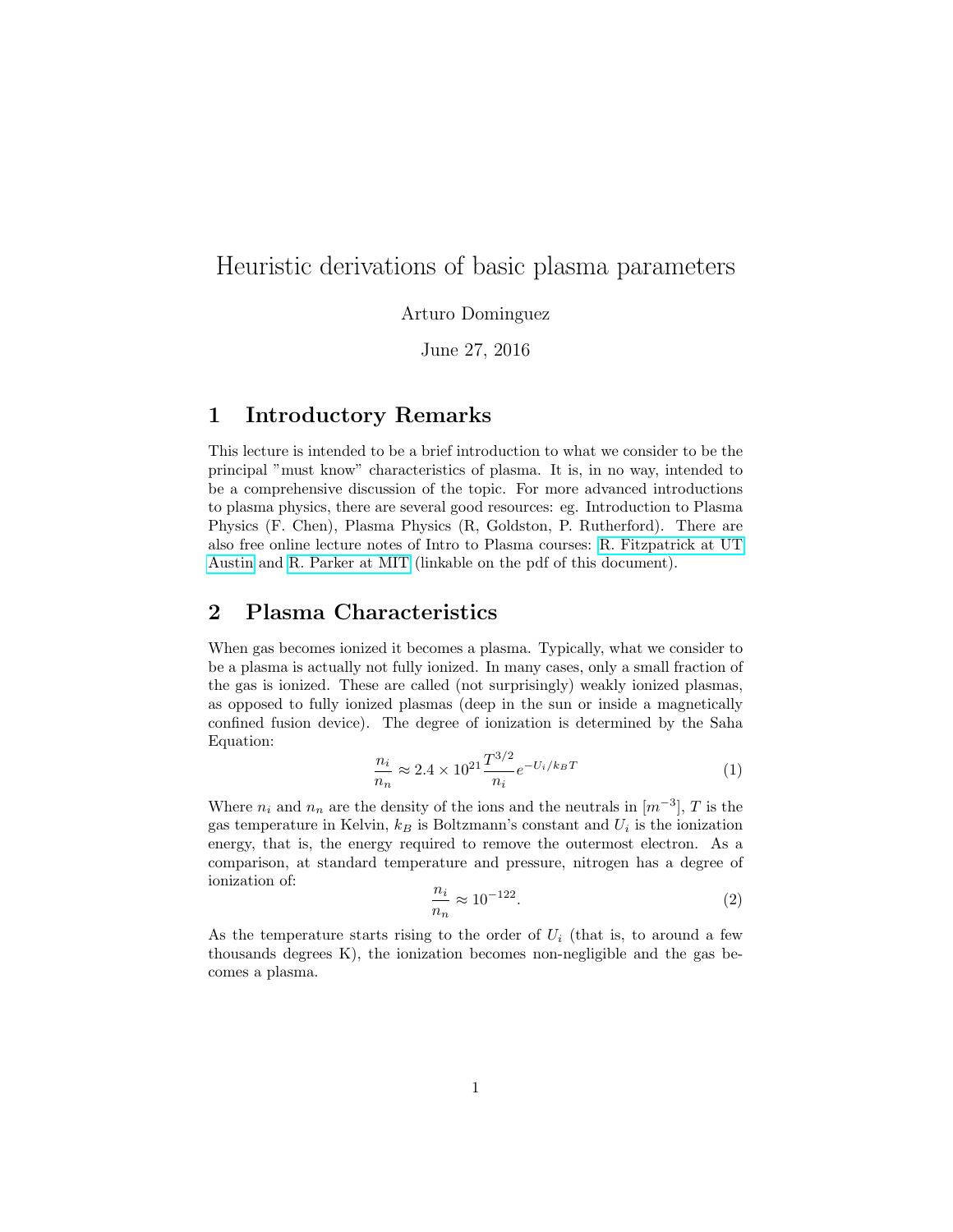### 3 Review of basic mechanics equations

Disregarding magnetic forces, the basic equation of motion of a given particle of mass  $m_1$  and electric charge  $q_1$  when it comes a distance  $r_{1,2}$  to another charged particle of mass  $m_2$  and charge  $q_2$  is given by the equation:

$$
m_1 \vec{a} = \Sigma \vec{F} = \vec{F}_G + \vec{F}_E = \left[ -\frac{Gm_1 m_2}{r_{1,2}^2} + \frac{q_1 q_2}{4\pi \epsilon_0 r_{1,2}^2} \right] \hat{r}
$$
(3)

where  $\vec{F}_G$  is the gravitational attraction (hence the minus sign) and  $\vec{F}_E$  is the electrical force. G and  $\epsilon_0$  are the gravitational constant and the permittivity of free space respectively. Assuming particle 1 is an electron and particle 2 is a Deuterium isotope, then the ratio between the forces is:

$$
\frac{F_E}{F_G} = 1.1 \times 10^{39},\tag{4}
$$

therefore, for laboratory plasmas, gravitational forces can be disregarded and we can focus only on electric and magnetic forces, otherwise called the Lorentz Force.

For a particle of mass m and charge q moving with a velocity  $\vec{v}$  through an electric and magnetic field of magnitudes  $\vec{E}$  and  $\vec{B}$  respectively, the equation of motion of the particle is:

<span id="page-1-0"></span>
$$
\vec{F} = m\vec{a} = q \left[ \vec{E} + \vec{v} \times \vec{B} \right]
$$
 (5)

This is the equation we will use when analyzing the mechanics of individual particles in the plasma.

## 4 Plasma thought experiment

Let's begin with a simple picture of a rectangular box of plasma which, as quasi-neutrality dictates, is composed of electrons and positive ions, as shown in Figure [1.](#page-2-0)

#### 4.1 Plasma Frequency

Now suppose we are to move the center of mass of the electrons to the left (or negative direction in our  $\hat{x}$  axis) a distance  $\Delta x$ . There is now an accumulation of electrons on the left and an accumulation of ions on the right. An electric field is therefore created which points away from the positive slab and towards the negative slab. In fact, if we imagine the distance between the positive and negative slabs to be very small compared to the area of the slabs, then the boundary conditions are too far from our points of interest and we can view this as an ideal parallel plate capacitor.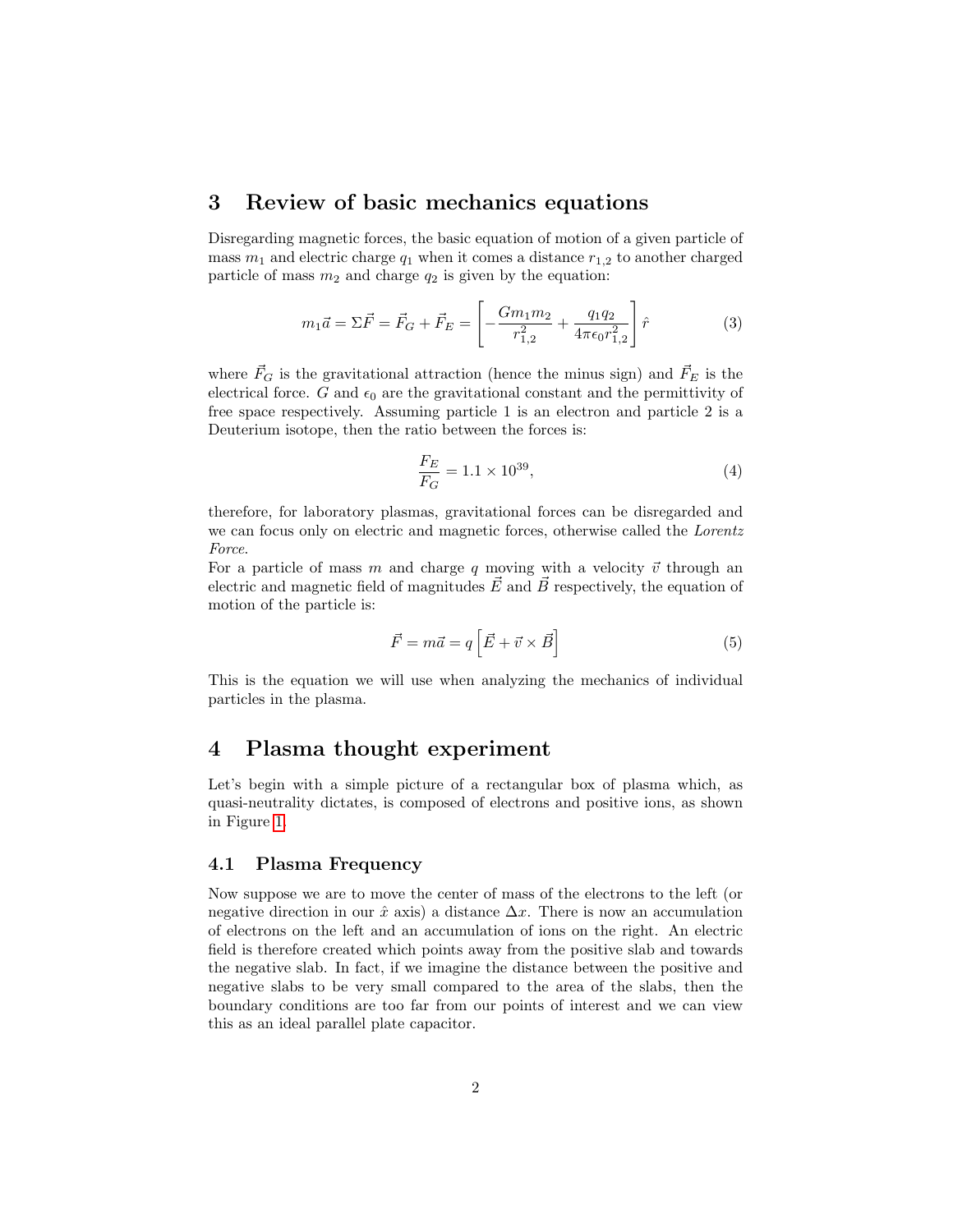

<span id="page-2-0"></span>Figure 1: Moving the center of mass of the electrons with respect to the ions creates a restoring force

The electric field inside an ideal parallel plate capacitor is simply:

$$
\vec{E} = \frac{\sigma}{\epsilon_0} = \frac{Q/A}{\epsilon_0} = \frac{(en_e A \Delta x)/A}{\epsilon_0} = \frac{en_e \Delta x}{\epsilon_0} \tag{6}
$$

pointing in the negative direction, where  $\sigma$  is the surface charge density (charge per unit area) of the plate, or slab in this case,  $Q$  is the total charge of the slab and A is its area. Note that the electric field is uniform between the slabs and it does not depend on their area, only on their thickness and number density. The most common way of finding the electric field in a capacitor is done using Gauss' Law:  $\nabla \cdot \vec{E} = \rho/\epsilon_0$ , where, in our case,  $\rho = en_e$  is the volume charge density. We won't go into detail here, but this is a very beautiful derivation which uses the symmetry of the system.

Now, if we have an electron in the middle of the box feeling the electric field, the force on this electron (which, as with all of the electrons in the slab, has been shifted in the  $-\hat{x}$  direction), is:

$$
\vec{F}_e = m_e \vec{a} = -e\vec{E} = \frac{e^2 n_e (-\vec{\Delta x})}{\epsilon_0} \to \vec{a} = -\frac{e^2 n_e}{m_e \epsilon_0} \vec{\Delta x}
$$
(7)

Where I have incorporated the direction of the shift in to the  $\Delta x$  vector. But Equation [7](#page-2-1) is simply that of a harmonic oscillator with frequency:

<span id="page-2-1"></span>
$$
\omega_{pe} \equiv \sqrt{\frac{e^2 n_e}{m_e \epsilon_0}}\tag{8}
$$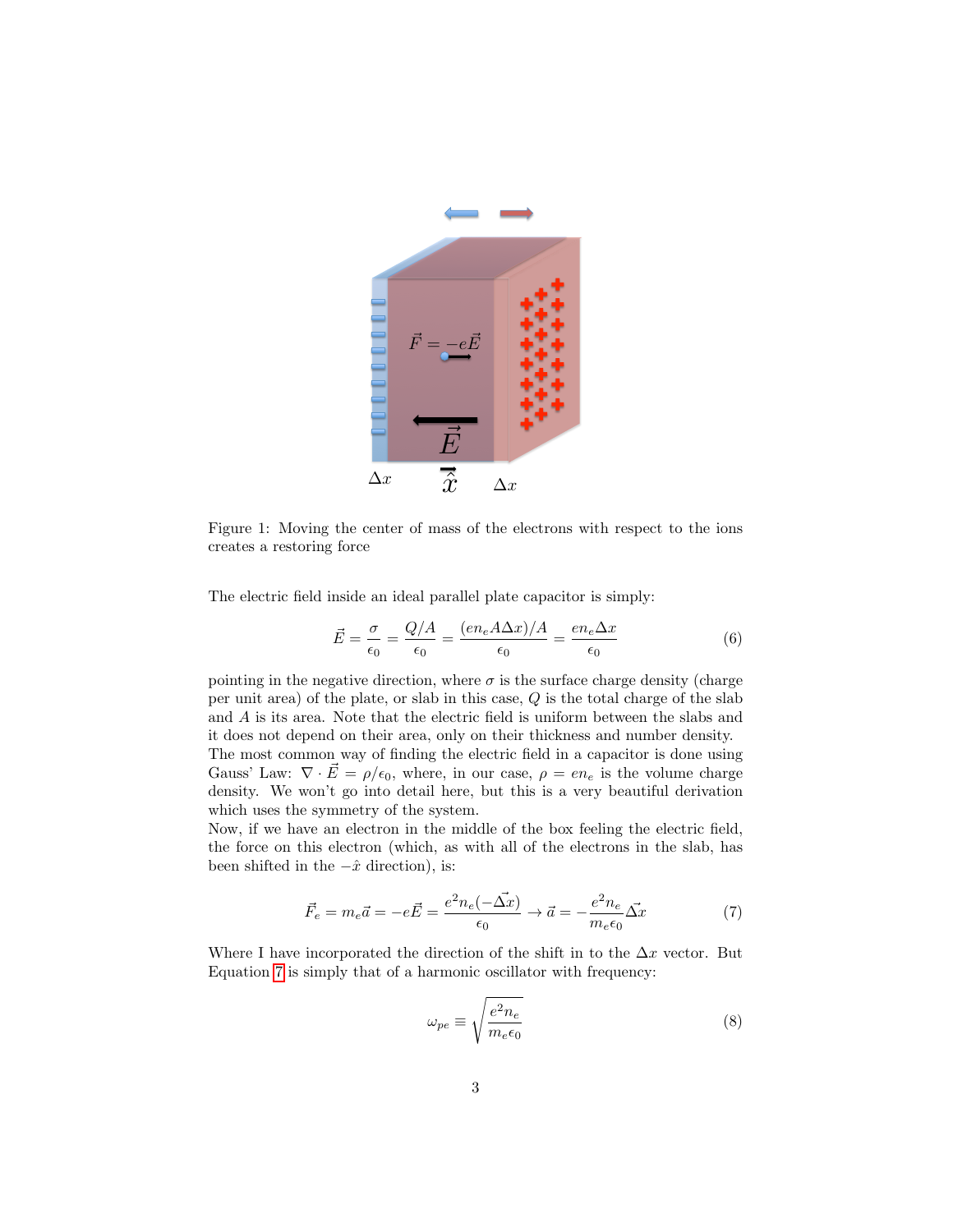Not surprisingly this is the electron plasma frequency of the system. Analogously, for an ion of charge  $Ze$  and mass  $m_i$ , the ion plasma frequency can be defined as:  $\omega_{pi} = \sqrt{(Z^2 e^2 n_i)/(m_i \epsilon_0)}$ . Let's look at it in a little more detail: If you look at the thought experiment, for the same displacement, the total charge in each slab will increase as you increase the electron number density  $n_e$ , hence the force is stronger and our oscillation is faster. Also, for the same field, the acceleration on electrons is greater than that of ions because the same force  $(e\vec{E})$  is excerpted on such disparate masses. This explains the inverse relation on mass.

#### 4.2 Thermal Velocity

Now, let's forget about the thought experiment for a second and think about the individual moving particles in our system. As energy is given to the plasma (through external voltages, neutral particle bombardment, microwave heating, etc.), the particles will start accelerating and colliding with each other. The particles will all gain random velocities which, as can be derived from statistical mechanical arguments, follows the Maxwell-Boltzmann distribution function:

<span id="page-3-0"></span>
$$
f_v(v_x, v_y, v_z, x, y, z) = n(x, y, z) \left(\frac{m}{2\pi kT}\right)^{3/2} e^{\left[-\frac{m(v_x^2 + v_y^2 + v_z^2)}{2kT}\right]}
$$
(9)

where  $f_v(v_x, v_y, v_z, x, y, z)$  is the probability density that a particle is located in the vicinity (in 6 dimension) of the velocity  $\vec{v} = [v_x, v_y, v_z]$  and the location  $\vec{r} =$  $[x, y, z], k = 1.38 \times 10^{-23} J K^{-1}$  is the Boltzmann constant, T is the temperature and  $m$  is the particle mass. The probability distribution is normalized such that:

$$
\int_{-\infty}^{\infty} \int_{-\infty}^{\infty} \int_{-\infty}^{\infty} f_v(v_x, v_y, v_z, x, y, z) dv_x dv_y dv_z = n(x, y, z)
$$

What Equation [9](#page-3-0) says is that the velocity of the particles are distributed in a Gaussian or bell curve with a width proportional to the temperature of the gas. Or, put it another way, the width of distribution in velocity space is what gives rise to the concept of temperature of a gas.

If we want to study the *speed* distribution of the particles,  $v \equiv |v| \equiv \sqrt{v_x^2 + v_y^2 + v_z^2}$ , we find the more typical form of the the Maxwell-Boltzmann distribution function:

$$
f_v(v) = 4\pi n_0 \left(\frac{m}{2\pi kT}\right)^{3/2} v^2 e^{\left[-\frac{mv^2}{2kT}\right]}
$$
 (10)

an example of which is shown in Figure [2](#page-4-0) (note that the density has been taken as homogeneous,  $n_0$ , to simplify the analysis). As is clear, the temperature of the gas is related to the width of the distribution as well as to the average speed  $v_{mean} = \sqrt{3kT/m}$ , as well as the most probable speed (the peak of the curve)  $v_{peak} = \sqrt{2kT/m}$ . There is, therefore, a characteristic speed of the particles which we call the *thermal speed* defined as:

<span id="page-3-1"></span>
$$
v_t \equiv \sqrt{\frac{kT}{m}}\tag{11}
$$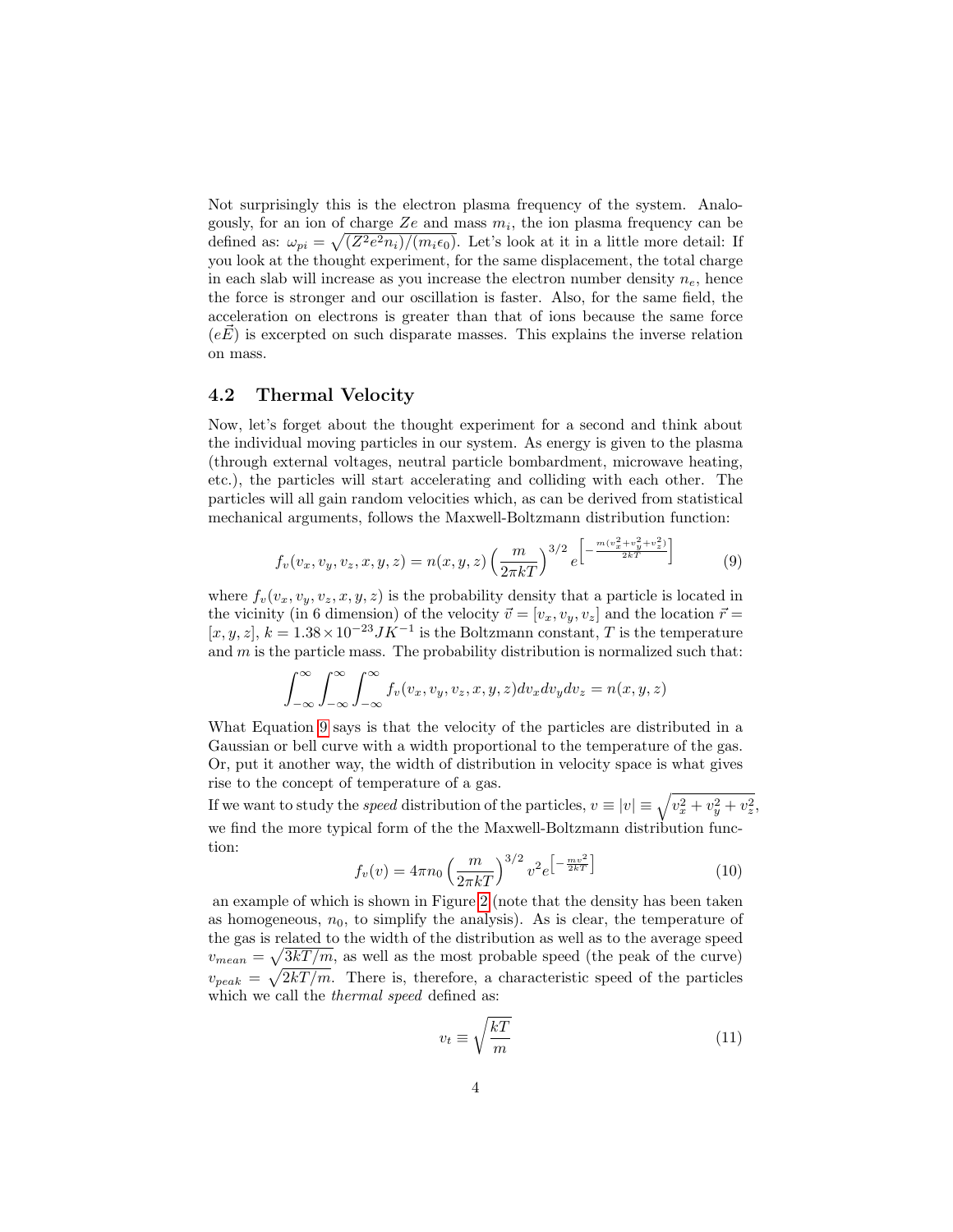

<span id="page-4-0"></span>Figure 2: Maxwell-Boltzmann distribution function of Argon gas at different temperatures. The  $\hat{x}$ -axis is proportional to the *speed* of the atoms. Note that the area under the curve must be 1.

Now, the electrons and ions will have their own thermal speeds given by:  $v_{te} =$  $\sqrt{kT_e/m_e}$  and  $v_{ti} = \sqrt{kT_i/m_i}$ . How do these speeds typically compare? Let's say an electron and an ion are getting energy from an electric field (which is most often the case) for a given amount of time  $t$ . The momentum gained by both particles is the same:  $m_e v_e = m_i v_i = eEt$ . so  $v_e/v_i = m_i/m_e \gg 1$ . This disparity translates to  $v_{te}$  and  $v_{ti}$  hence, if energy transfer between species is low,  $T_e/T_i \propto m_i/m_e \gg 1$ . Note that even if the particles have enough time to reach thermal equilibrium, which is more common in magnetically confined plasmas,  $T_e = T_i$  still leads to  $v_{te} \gg v_{ti}$ . Hence, we always have much more thermal (faster) electrons than ions.

#### 4.3 Debye Lengths

Finally, we can go back to our thought experiment with the added knowledge of the plasma thermal speeds. The first, and easiest way, of arriving at the Debye length is to do a dimensional analysis of what we've already acquired. We've found a characteristic *[time]* in the  $\omega_p$ , and we've found a characteristic speed, or  $\ell$ length $\ell$ /[time] in  $v_t$ . Therefore, we can immediately deduce a characteristic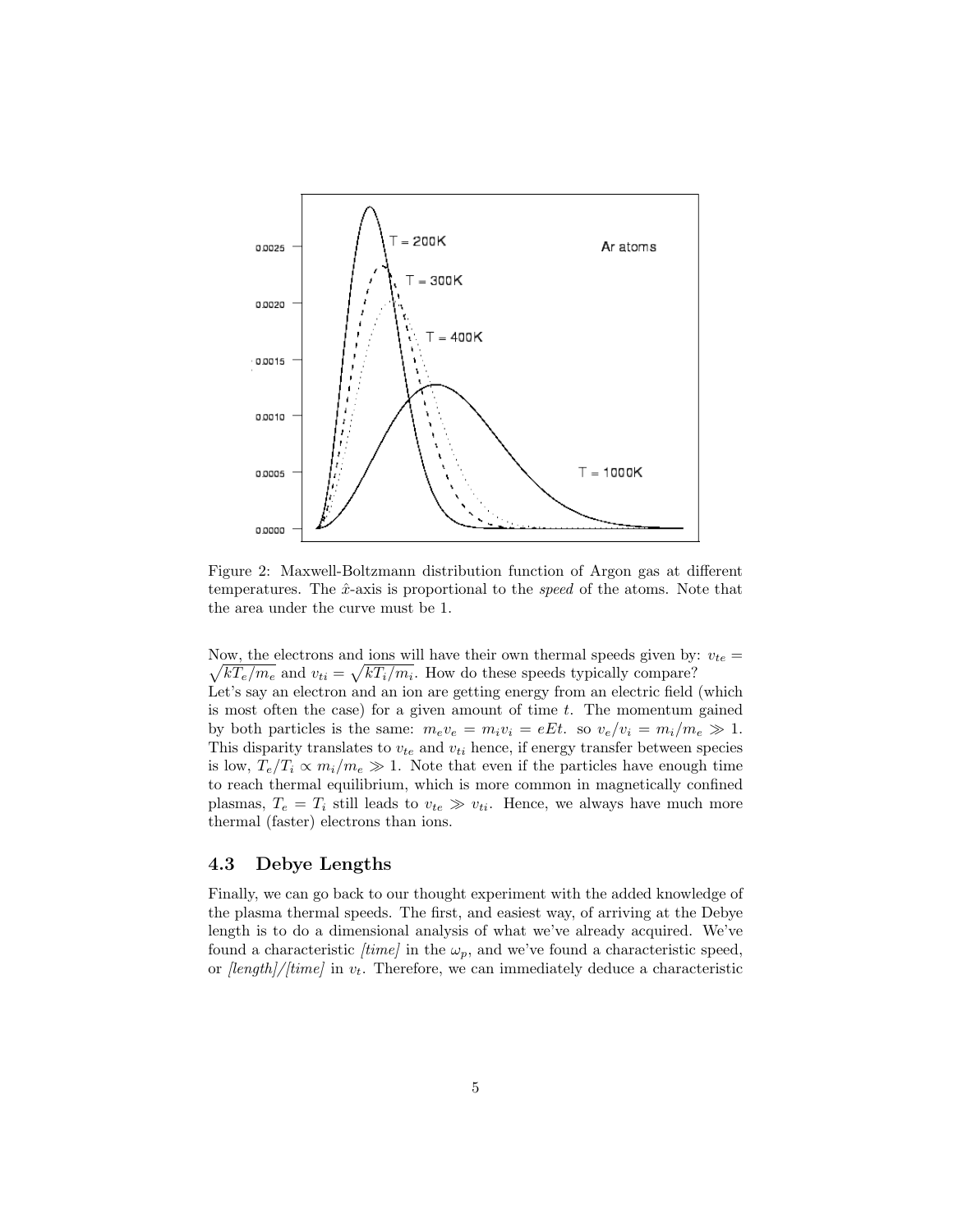length called the Debye length:

$$
\lambda_D \equiv \frac{v_t}{\omega_p} = \frac{\sqrt{\frac{kT}{m}}}{\sqrt{\frac{q^2n}{me_0}}} = \sqrt{\frac{kT\epsilon_0}{q^2n}}
$$
(12)

More, specifically, the Debye length is defined as:

$$
\lambda_{De} = \sqrt{\frac{kT_{eff}\epsilon_0}{e^2 n_e}}\tag{13}
$$

where  $T_{eff}^{-1} = T_e^{-1} + T_i^{-1}$  (derived from a more detailed analysis of Poisson's Equation). Nonetheless, when we can take the ions as stationary (particularly in weakly ionized cold plasmas), the Debye length is effectively taken as the electron Debye length:

$$
\lambda_D = \sqrt{\frac{kT_e \epsilon_0}{e^2 n_e}}.\tag{14}
$$

To get a more intuitive picture of what the Debye length is related to, we can go back to the thought experiment where we now have a picture of an electron that is subjected to a simple harmonic oscillator system. If we were to follow the motion of the electron in this simple picture, it would follow a harmonic motion of the form:

<span id="page-5-0"></span>
$$
x = A\cos\left(\omega_{pe}t\right) \tag{15}
$$

where I have disregarded any phase and I still haven't determined it's amplitude. Now how can we determine the amplitude  $A$  of oscillation? If we take the time derivative of Equation [15,](#page-5-0) we can find the velocity of the electron:

$$
v = -A\omega_{pe}\sin\left(\omega_{pe}t\right) \tag{16}
$$

But we know that the speed of the electrons is around  $v_{the}$  (of course, this is a characteristic speed), so we can use that as the constraint and we have

$$
A\omega_{pe} = v_{te} \to A = v_{te}/\omega_{pe} \equiv \lambda_{De}.
$$
 (17)

Where we have recovered the result found from dimensional analysis.

So, what is the meaning of the Debye Length? One way of looking at it is this: The plasma wants to shield itself off from inhomogeneous charge buildup, therefore, as our thought experiment showed, the plasma will quickly reassemble to cancel the fields. Now, if the electric field comes from an externally applied source, e.g. a positive electrode in the plasma, the electrons will quickly try to shield it, but since they are moving so fast  $(v_{te})$  and in all directions, there is a region close to the electrode where the electrons will escape (due to their own inertia) and not completely shield it. This region, where the electric fields are not completely shielded, is called the sheath and its length is of the order of the Debye length.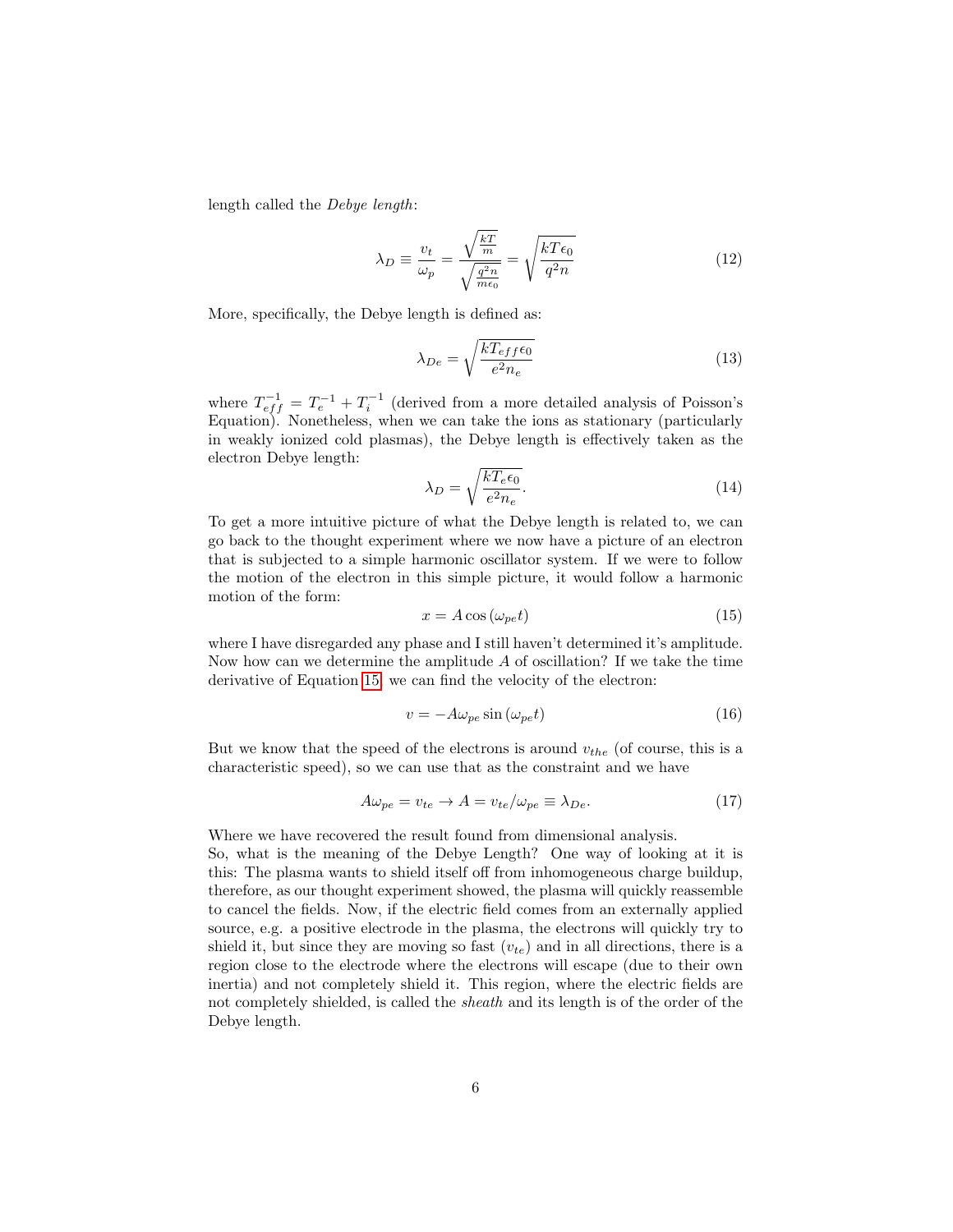

<span id="page-6-0"></span>Figure 3: The volume associated with an individual electron is given by  $\Delta V =$  $1/n_e$ .

#### 4.4 Collisional frequency

The final parameter to consider in an unmagnetized plasma is the frequency of collisions. I'll focus on electron-electron collisional frequency (noted hereafter as  $\nu_e$ ) but most of the dependencies and arguments are identical in ion-ion and electron-ion collisions.

The first step is to define two quantities: the time between collisions which is the inverse of the collisional frequency,  $\Delta t = 1/\nu_e$  and the mean free path,  $\lambda_{mfp}$ . As we've seen before, the electrons are traveling at a characteristic speed of  $v_{the}$ , therefore, we can define:

<span id="page-6-1"></span>
$$
\lambda_{mfp} = v_{the} \Delta t = v_{the}/\nu_e \tag{18}
$$

as the distance traveled by an electron (on average) before it collides with another electron.

Every electron has an associated volume in the system  $\Delta V = 1/n_e$ , that is,  $\Delta V$ is the volume that is occupied by each electron. Therefore, we can define the electron-electron cross section,  $\sigma_{ee}$ , with the equation  $\Delta V = \sigma_{ee} \lambda_{mfp}$ , as shown in Figure [3.](#page-6-0) Therefore, using Equations [18](#page-6-1) and [11:](#page-3-1)

<span id="page-6-3"></span>
$$
\nu_e = n_e v_{the} \sigma_{ee}.\tag{19}
$$

An estimate of the cross section can be made by observing that an electronelectron collision is really a Coulomb repulsion interaction. The distance of closest approach, b, between colliding electrons can be taken as the radius of the cross section, that is:

<span id="page-6-2"></span>
$$
\sigma_{ee} \approx \pi b^2. \tag{20}
$$

While the actual distance of closest approach between two colliding electrons depends on relative velocities and angles of approach (and a rigorous derivation would take all possible angles and velocities into account and weight them according to the distribution function), we can make a heuristic case and assume a typical configuration of an electron approaching a stationary electron head on with a speed of  $v_{the}$  as in Figure [4.](#page-7-0) As shown in the figure, in the center of mass frame, each electron is approaching the other with speeds  $v_{the}/2$  and at closest approach, they are separated by  $b$ . From conservation of energy, assuming that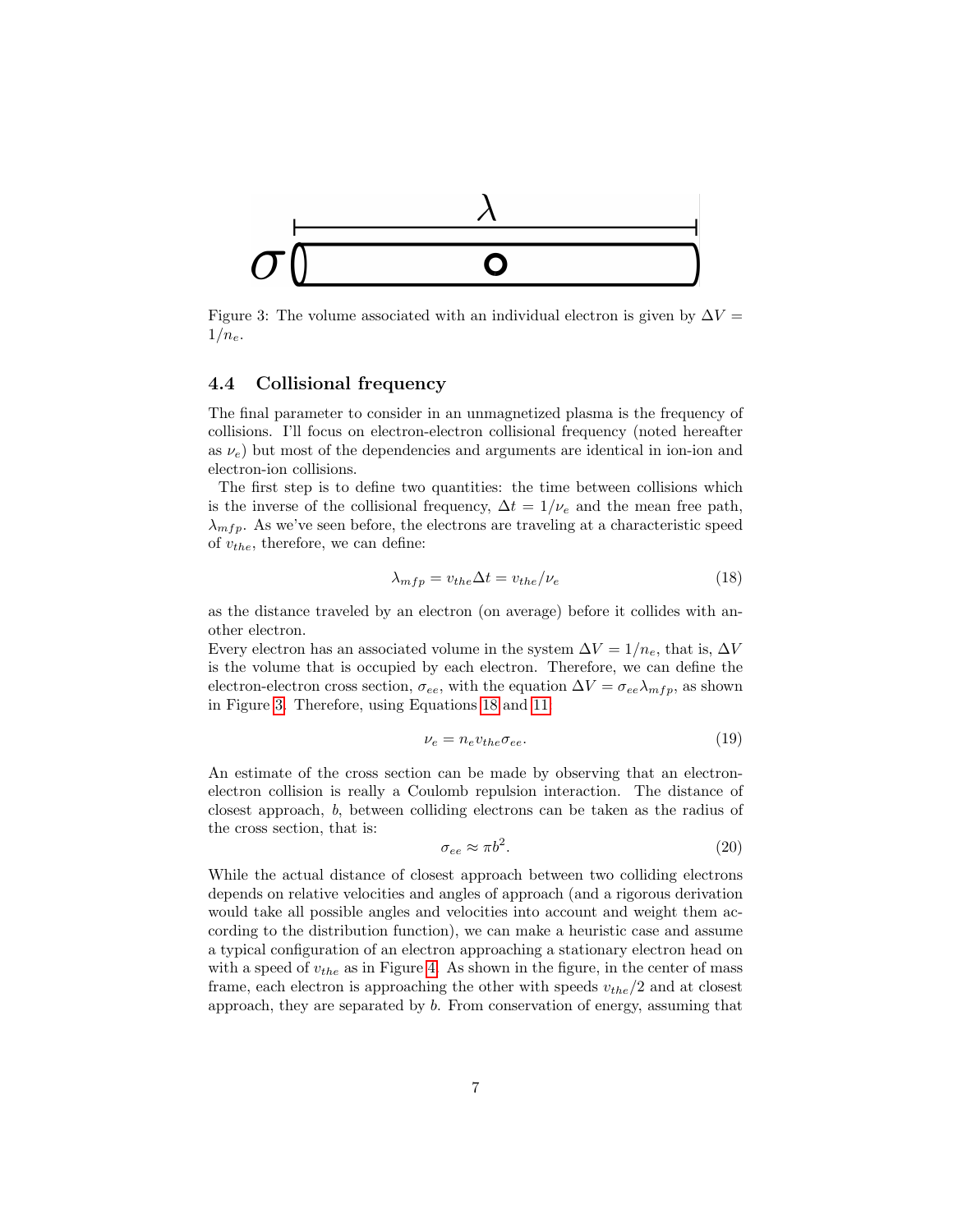

<span id="page-7-0"></span>Figure 4: An electron with speed  $v_{the}$  colliding with a stationary one can be viewed in the center of mass frame and the distance of closest approach can be derived from conservation of energy.

the electrons are very far from each other at the beginning:

<span id="page-7-1"></span>
$$
\frac{m_e(v_{the}/2)^2}{2} + \frac{m_e(v_{the}/2)^2}{2} = \frac{e^2}{4\pi\epsilon_0 b}
$$
 (21)

$$
b = \frac{e^2}{\pi \epsilon_0 m_e v_{the}^2} = \frac{e^2}{\pi \epsilon_0 T_e}.
$$
 (22)

Not surprisingly, the larger the temperature, the closer the electrons can approach. Putting Equations [22](#page-7-1) together with [20](#page-6-2) and [19,](#page-6-3) we get the final result:

$$
\nu_e \propto n_e \left(\sqrt{T_e/m_e}\right) \left(\frac{e^2}{T_e}\right)^2 = \frac{n_e e^4}{m_e^{1/2} T_e^{3/2}}\tag{23}
$$

since we know that many assumptions have been made, we've disregarded the constants.

Since the *resistivity*,  $\eta$ , is proportional to the collisional frequency, we get the very important result:

$$
\eta \propto T_e^{-3/2} \tag{24}
$$

that is, the plasma becomes a better conductor as the temperature goes up. This dependance is of great importance in astrophysical plasmas as well as in tokamak plasmas.

As a point of comparison, the resistivity in a metal is well known to increase with temperature (contrary to the case in plasmas).

#### 4.5 Updated definition of a plasma

Now that we have discussed the important parameters of a non-magnetized plasma, let's update our definition of a plasma: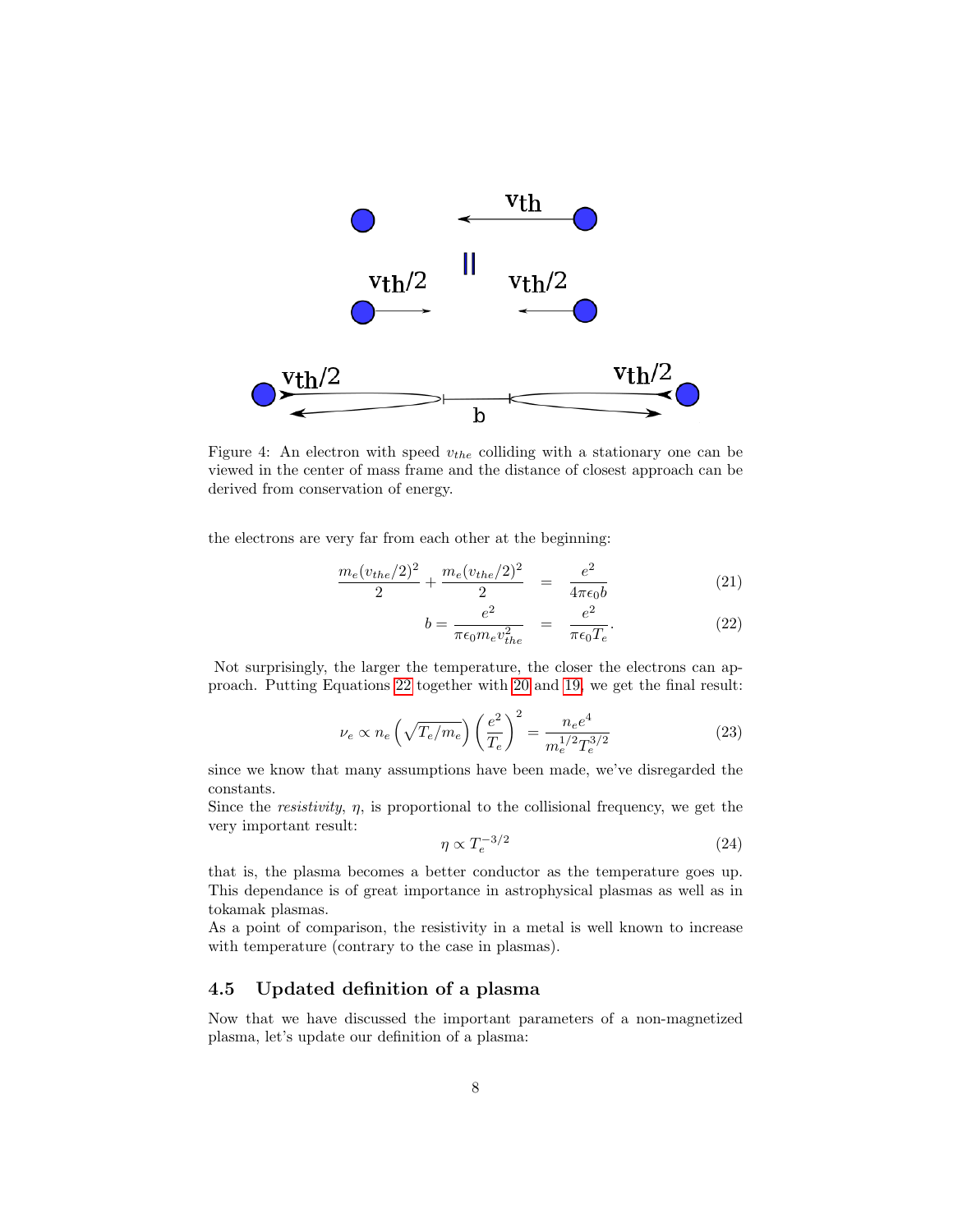| System                   | $n_e[m^{-3}]$   | $T_e[eV]$      | $\omega_{pe}[s^{-1}]$ | $\lambda_D  m $ |
|--------------------------|-----------------|----------------|-----------------------|-----------------|
| Interstellar gas         | 10 <sup>6</sup> | 1              | 10 <sup>5</sup>       | 10              |
| Solar Wind               | 10 <sup>7</sup> | 10             | 10 <sup>5</sup>       | 10              |
| Van Allen belts          | 10 <sup>9</sup> | $10^2$         | 10 <sup>6</sup>       | 1               |
| Ionosphere               | $10^{11}$       | $10^{-1}$      | $10^{7}$              | $10^{-2}$       |
| Solar Corona             | $10^{13}$       | $10^{2}$       | $10^{8}$              | $10^{-3}$       |
| Candle flame             | $10^{14}$       | $10^{-1}$      | $10^{9}$              | $10^{-4}$       |
| Neon lights              | $10^{15}$       | $\mathbf{1}$   | 10 <sup>9</sup>       | $10^{-4}$       |
| Gas Discharge            | $10^{18}$       | $\mathfrak{D}$ | $10^{11}$             | $10^{-5}$       |
| Process Plasma           | $10^{18}$       | $10^2$         | $10^{11}$             | $10^{-4}$       |
| <b>Fusion Experiment</b> | $10^{19}$       | $10^3$         | $10^{11}$             | $10^{-4}$       |
| Fusion Reactor           | $10^{20}$       | $10^{4}$       | $10^{12}$             | $10^{-4}$       |
| Lightning                | $10^{24}$       | 3              | $10^{14}$             | $10^{-8}$       |
| Electrons in metal       | $10^{29}$       | $10^{-2}$      | $10^{16}$             | $10^{-12}$      |

<span id="page-8-0"></span>Table 1: Plasma Frequency and Debye length for various systems

- $\omega \ll \omega_{pe}$ : The system should respond quickly to changes (of order  $\omega$ ) that we impose on it.
- $L \gg \lambda_D$ : The size of our system should be large enough so that the plasma can successfully shield electrostatic fields.

# 5 Plasma frequency and Debye length for various plasma systems

In Table [1](#page-8-0) it's possible to view the wide range of density and temperature where plasma exists. The plasma frequency and Debye length has been calculated to give a sense of the characteristic parameters in the systems.

The Electrons in metal case leads to an interesting discussion, outlined in [Feynman's Lectures on Physics VII 32-7](http://www.feynmanlectures.caltech.edu/II_32.html#Ch32-S6) (linked in the pdf) where the reflection and transparency of metals to electromagnetic waves can be viewed through the lens of plasma.

Finally, the  $\omega_{pe}$  of the ionosphere leads to distinct behavior between AM and FM radio waves. It explains the reflection of AM waves (where  $\omega < \omega_{pe}$ ) and the penetration of FM waves (where  $\omega > \omega_{pe}$ ).

## 6 Magnetized plasmas

Finally, we'll do a small introduction to what happens when we incorporate effects of magnetic fields on the plasma. As shown in Equation [5,](#page-1-0) the force of a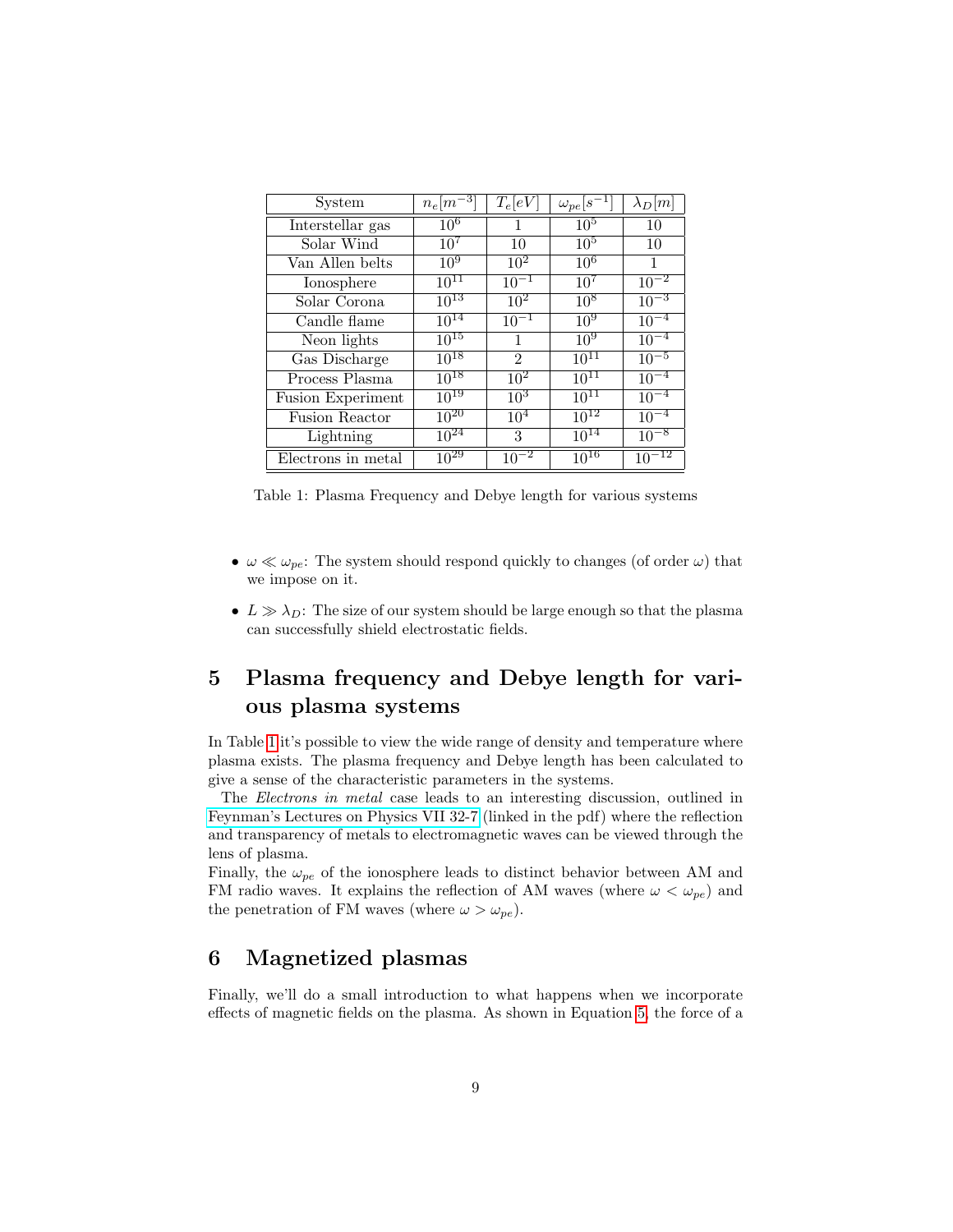

Figure 5: The AM spectrum is well below the  $\approx 10 MHz \omega_{pe}$  of the ionosphere, leading to their reflection. FM waves, at higher frequency, penetrate it.

particle which is moving in a magnetic field is of the form:

<span id="page-9-0"></span>
$$
\vec{F} = m\vec{a} = q\vec{v} \times \vec{B} \to \vec{a} = \frac{q}{m} (\vec{v} \times \vec{B})
$$
\n(25)

Suppose a positively charged particle of mass  $m$  and charge  $q$  is moving in the plane of the paper with velocity  $\vec{v}$  and there is a magnetic field  $\vec{B}$  pointing into the paper. As shown in Figure [6,](#page-10-0) the force, hence the acceleration of the particle is always pointing towards a center of motion and the particle draws a circular orbit in the plane. From Equation [25,](#page-9-0) the magnitude of the acceleration is  $a = qvB/m$ . But we know from kinematics that if a particle is rotating around a fixed point, the acceleration must be centripetal and the magnitude should be:

$$
a = \frac{v^2}{r} = \frac{qvB}{m} \to r = \frac{vm}{qB} \tag{26}
$$

If the particle that is rotating is an electron (ion) with speed  $v_{te}$  ( $v_{ti}$ ) then the radius of rotation is called the electron (ion) gyro-radius or Larmor radius and the equations are as follows:

$$
\rho_e = \frac{m_e v_{te}}{eB} , \ \rho_i = \frac{m_i v_{ti}}{ZeB} \tag{27}
$$

Finally, we can figure out the frequency of rotation of an electron or ion that is rotating at thermal speeds:  $v_t = \omega_c \rho$ . These frequencies are very important in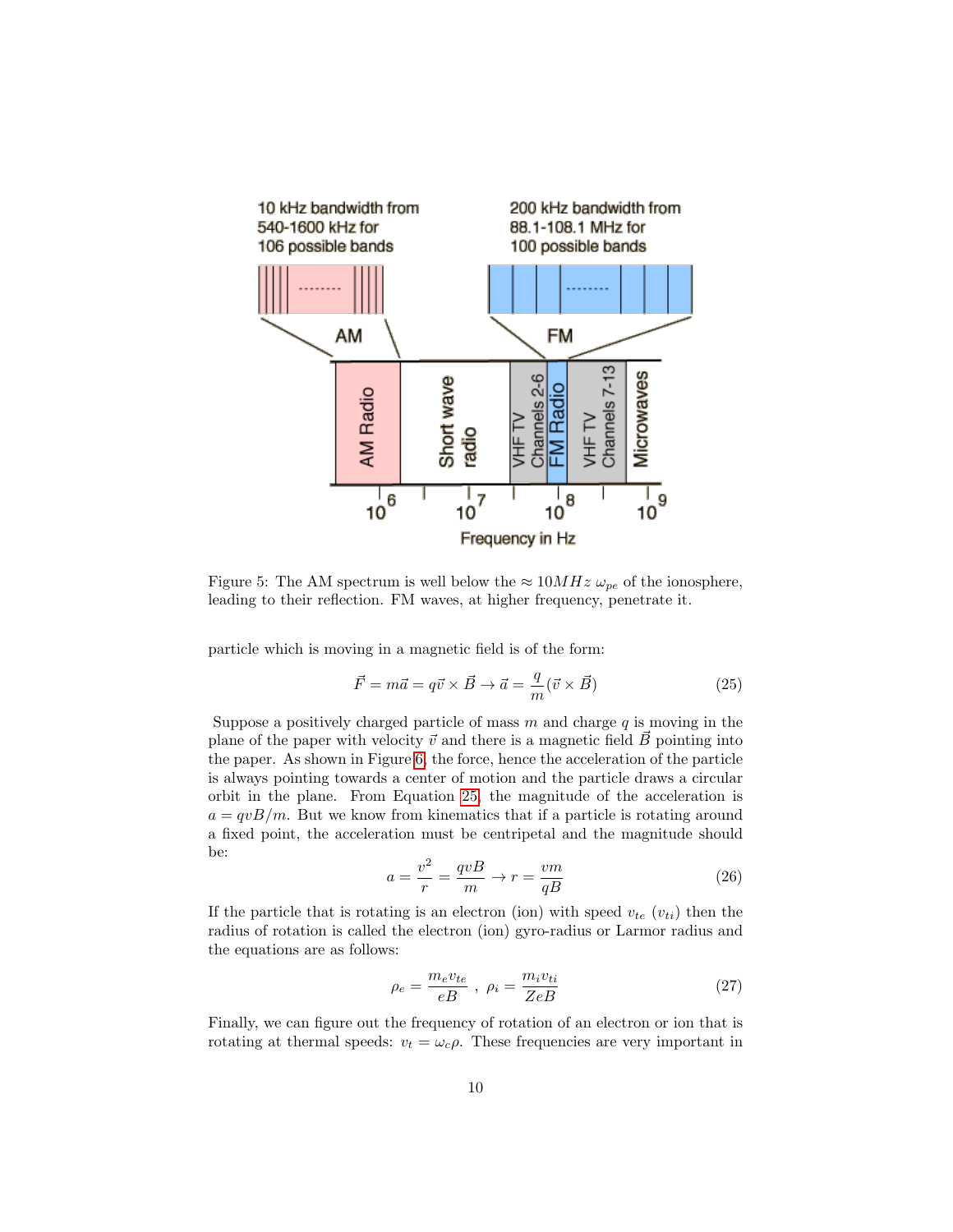

<span id="page-10-0"></span>Figure 6: Trajectory of a positively charged particle moving with a velocity  $\vec{v}$ where there is a magnetic field pointing into the page.

magnetized plasma physics and are called electron and ion gyro-frequencies (or cyclotron frequencies):

$$
\omega_{ce} = \frac{v_{te}}{\rho_e} = \frac{v_{te}}{\frac{m_e v_{te}}{eB}} = \frac{eB}{m_e}, \ \omega_{ci} = \frac{ZeB}{m_i}
$$
 (28)

If the particles are not confined to the plane perpendicular to the magnetic fields but can move in three dimensions, the particles move freely in the direction parallel to the magnetic field but are confined to move in circular orbits perpendicular to the fields, therefore, they trace spiral orbits around the magnetic fields, as shown in Figure [7.](#page-11-0)